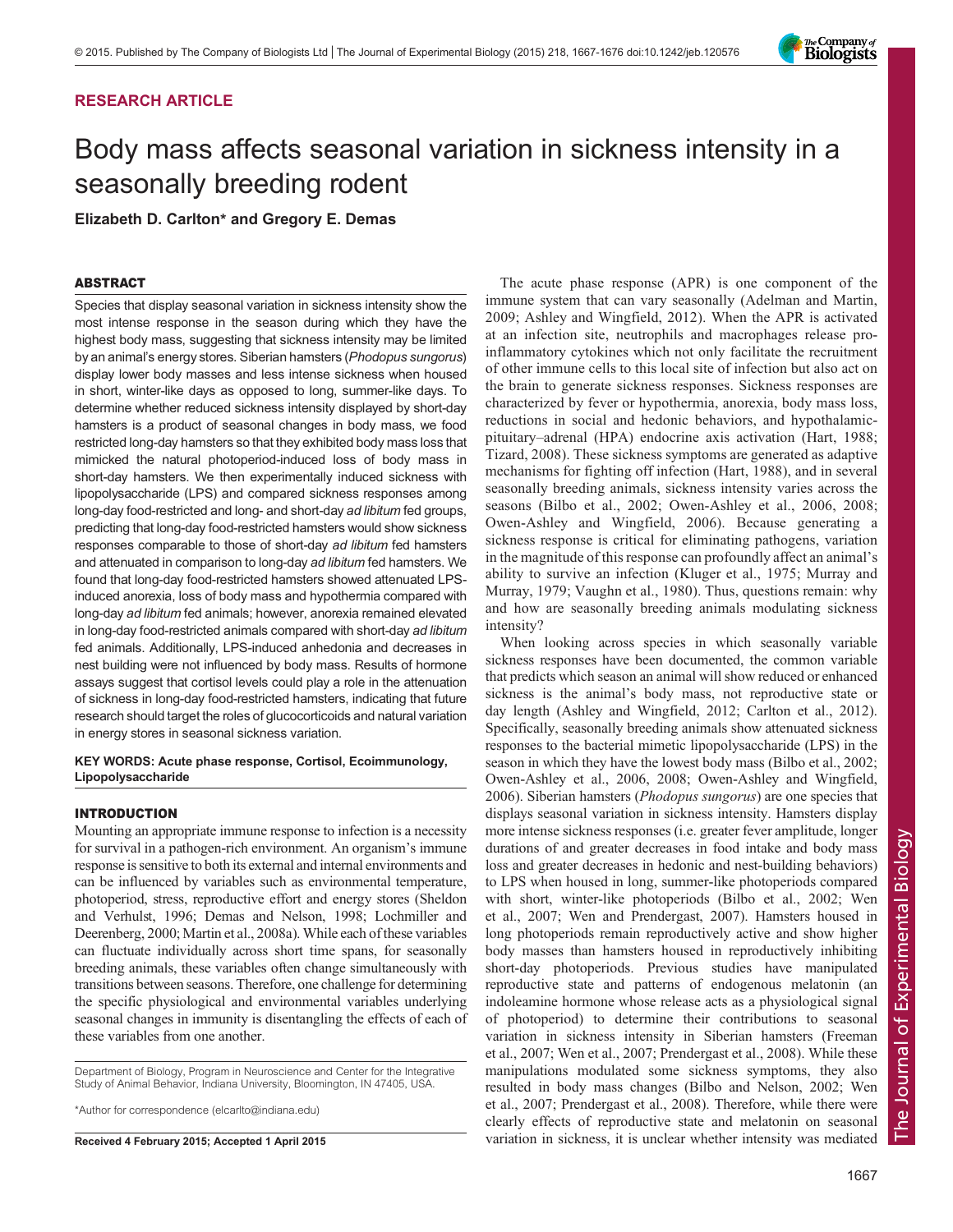directly by the manipulations or indirectly through changes in energetic state.

In a previous study, we manipulated a hormonal correlate of energetic state (i.e. leptin) in Siberian hamsters in order to disentangle the effects of seasonal energetic changes from other seasonally modulated variables on sickness intensity variation [\(Carlton and](#page-8-0) [Demas, 2014](#page-8-0)). Leptin levels are directly proportional to adipose tissue mass in mammals [\(Maffei et al., 1995; Johnson et al., 2004\)](#page-9-0), and leptin changes seasonally, in parallel with seasonal changes in body mass, in Siberian hamsters and other seasonally breeding animals [\(Horton et al., 2000](#page-9-0); [Concannon et al., 2001; Gaspar-López et al.,](#page-8-0) [2009\)](#page-8-0). In that previous study ([Carlton and Demas, 2014\)](#page-8-0), we experimentally elevated circulating leptin levels in short-day Siberian hamsters so that they were comparable to long-day levels. We found that leptin treatment resulted in short-day hamsters showing hypothermic responses to LPS that were more like those of longday hamsters. Short-day hamsters treated with leptin, however, showed LPS-induced anorexia that was not enhanced to the level of long-day animals, but instead was attenuated even below that of typical short-day animals. These results suggest that leptin modulates some but not all aspects of seasonal sickness variation. As leptin is only one of many energetic hormones, our findings did not eliminate the hypothesis that seasonal variation in sickness intensity is mediated by changes in energy stores. The goals of the present study were to manipulate seasonal energy stores, by using food restriction in longday Siberian hamsters, *P. sungorus* (Pallas 1773), to mimic the pattern of seasonal body mass loss in short-day hamsters, to determine the effects on sickness intensity and to elucidate a potential hormonal mechanism mediating any changes in intensity. If seasonal variation in sickness intensity is driven by seasonal changes in energy stores, then we expected long-day hamsters displaying body mass loss patterns like those of short-day hamsters to show similar sickness intensity to short-day hamsters and less intensity than long-day hamsters fed ad libitum.

# RESULTS

An experimental timeline is presented in Fig. 1 in order to clarify at which time points measurements were taken.

## Experimental induction of body mass loss

Body mass did not differ among the groups prior to experimental housing  $(F_{2,72}=0.281, P=0.756)$ . After 70 days in experimental photoperiods and food restriction for the long-day food-restricted group (LD-FR), body mass differed among the groups  $(F_{2.72}=25.372, P<0.001)$  [\(Fig. 2](#page-2-0)). Long-day *ad libitum* fed (LD-AL) hamsters showed no change in body mass from days 0 to 70 (paired  $t=0.230$ ,  $P=0.821$ ), while short-day *ad libitum* fed (SD-AL) and LD-FR hamsters showed a 22.3% and 22.0% decrease in body mass, respectively. There were no differences in body mass at day 70 between the LD-FR and SD-AL groups  $(t_{17}=0.117)$ ,  $P=0.907$ ).

## Pre-injection baseline measurements

At the end of those 70 days and until the end of the experiment, LD-FR animals were allocated food at their pre-restriction mean values. Pre-injection baseline food consumption differed among the groups  $(F_{2.72}=12.143, P<0.001;$  [Table 1](#page-2-0)). Specifically, SD-AL hamsters consumed less food than LD-AL and LD-FR hamsters ( $t > 3.560$ ,  $P < 0.001$  for both comparisons), while there was no difference in consumption between the LD-AL and LD-FR hamsters  $(t=1.181, P=0.241)$ . LD-FR body mass did increase slightly upon access to pre-restriction mean food levels ( paired  $t=5.105$ ,  $P<0.001$ ); however, pre-injection baseline body masses still did not differ between the LD-FR and SD-AL groups  $(t=1.495, P=0.139;$  [Table 1](#page-2-0)). While body mass did not differ between the LD-FR and SD-AL groups, serum leptin levels differed among all three groups  $(F_{2,72}=25.412, P<0.001;$  [Table 1](#page-2-0)). Specifically, LD-AL hamsters showed the highest leptin concentrations, while LD-FR and SD-AL hamsters had leptin concentrations that were 33.5% and 67.1%, respectively, lower than this group.

Pre-injection baseline saccharin solution intake varied among the groups  $(F_{2,72}=16.917, P<0.001$ ; [Table 1](#page-2-0)). Specifically, LD-FR animals consumed greater volumes of saccharin solution compared with LD-AL  $(t=3.428, P=0.001)$  and SD-AL  $(t=5.782, P<0.001)$ animals. There was no difference in pre-injection baseline saccharin solution intake between the LD-AL and SD-AL groups  $(t=1.646,$  $P=0.104$ ). Pre-injection baseline percentage nesting material shredded also differed by group prior to injection  $(H=15.105$ , P<0.001; [Table 1\)](#page-2-0). Specifically, LD-FR animals shredded a lower percentage of their cotton nestlet compared with LD-AL (Z=1.987,  $P=0.047$ ) and SD-AL ( $Z=3.813$ ,  $P<0.001$ ) animals. There was no difference in percentage nesting material shredded between the LD-AL and SD-AL groups  $(Z=1.136, P=0.256)$ .

> Fig. 1. Experimental timeline indicating when treatments were performed and when measurements were taken. Day 0

after 1 week of acclimation to individual

short photoperiod; FR, (previously) foodrestricted hamsters; AL, ad libitum fed hamsters; LPS, lipopolysaccharide.



The Journal of Experimental Biologyhe Journal of Experimental Biology refers to the time point when each group was housed in their experimental photoperiods,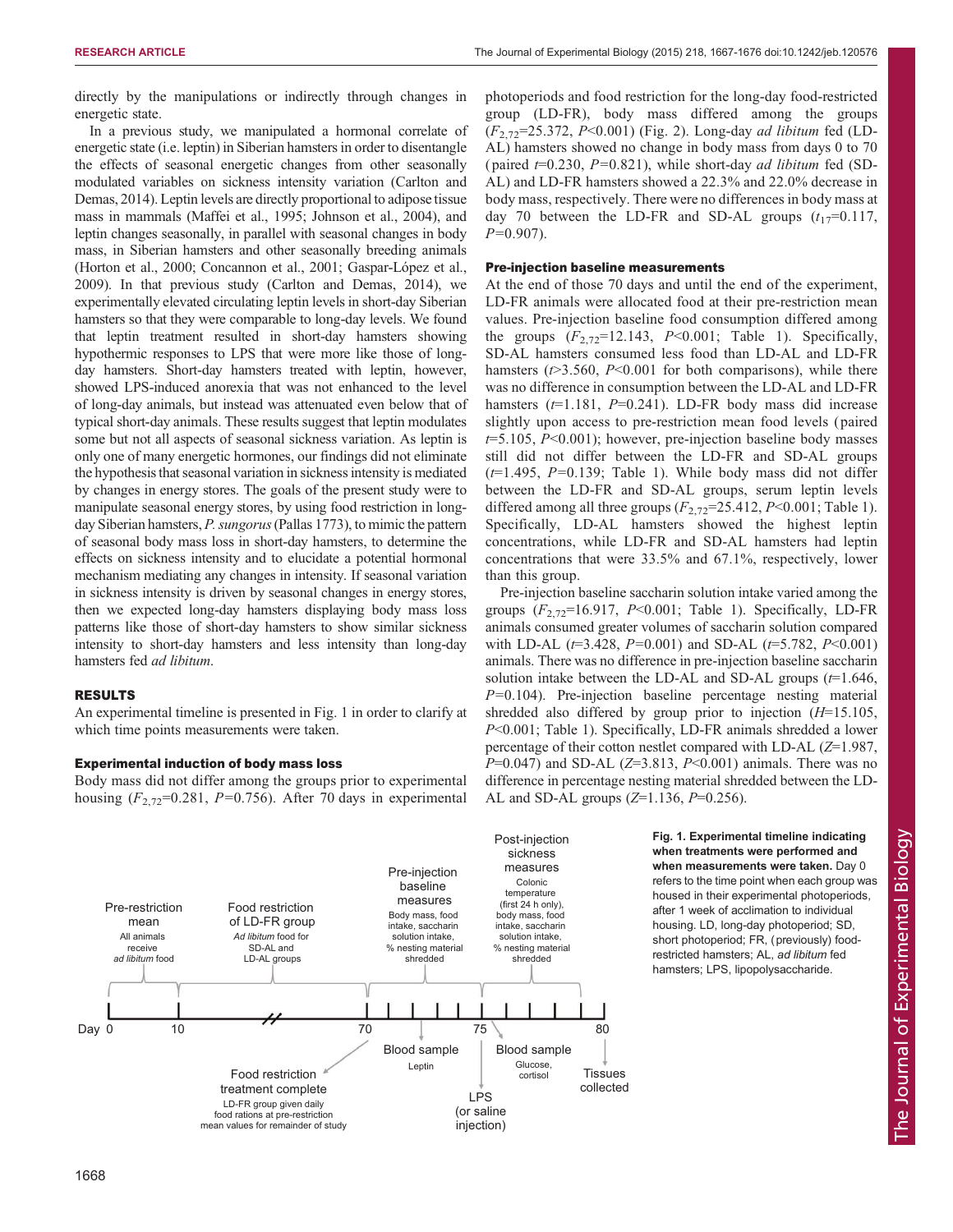<span id="page-2-0"></span>

Fig. 2. Mean (±s.e.m.) body mass of male Siberian hamsters over the course of the first 70 days of experimental housing. Hamsters were either allowed ad libitum (AL) access to food during the experiment and housed in short- (SD) or long-day (LD) photoperiods or had restricted access to food (FR) and were housed in long-day photoperiod.

# Post-injection sickness measurements Anorexia

Percentage changes in food intake were affected by group  $(F_{2,69}=5.325, P=0.007)$  and by injection  $(F_{1,69}=158.030, P<0.001)$ but not by the group×injection interaction  $(F_{2,69}=0.314, P=0.731;$ Fig. 3). Percentage changes in food intake varied across the 4 days after injection (within subjects,  $F_{3,67}$ =157.130, P<0.001) and with the time×group  $(F_{6,134}=3.521, P=0.003)$  and the time×injection  $(F_{3,67} = 157.130, P<0.001)$  interactions. All LPS-treated animals showed greater decreases in food intake compared with their respective saline-treated controls during days 1, 2 and 3 postinjection  $(P<0.003$  for all comparisons). By day 4, the LPS-treated LD-FR and SD-AL groups no longer showed reduced food intake compared with controls  $(P>0.06$  for both comparisons); however, the LPS-treated LD-AL group still showed reduced food intake on this day compared with controls  $(P=0.006)$ . Additionally, at day 4 postinjection, the LPS-treated LD-AL group showed a greater percentage

Table 1. Mean (±s.e.m.) pre-injection baseline food intake, baseline body mass, circulating serum leptin concentration, baseline saccharin solution intake and baseline percentage nesting material shredded in SD-AL, LD-AL and LD-FR male Siberian hamsters

|                                                              | SD-AL                  | LD-AL                         | LD-FR              |
|--------------------------------------------------------------|------------------------|-------------------------------|--------------------|
| Baseline food intake<br>$(g \text{ day}^{-1})$               | $4.1 \pm 0.1^a$        | $5.0\pm0.2^{b}$               | $4.8{\pm}0.1^{b}$  |
| Baseline body mass (g)                                       | $35.5 \pm 0.8^a$       | $45.3 \pm 1.4^b$              | $37.3 \pm 0.7^a$   |
| Leptin concentration<br>$(pq \, ml^{-1})$                    | $7.07 \pm 0.96^a$      | $18.88 \pm 1.41$ <sup>c</sup> | $12.90 \pm 1.15^b$ |
| Baseline saccharin solution<br>intake (q 6 h <sup>-1</sup> ) | 1.5+0.1 <sup>a</sup>   | $1.8 \pm 0.2^a$               | $3.0\pm0.3^{b}$    |
| Baseline nesting material<br>shredded (%)                    | $99.0 \pm 0.5^{\circ}$ | $93.8 + 3.2^a$                | $859+41^{b}$       |

SD-AL, short-day ad libitum fed hamsters; LD-AL, long-day ad libitum fed hamsters; LD-FR, long-day (previously) food restricted hamsters. Pre-injection baseline measurements were calculated by averaging the values collected for the measurements during the 3 days prior to LPS or saline injection. During the 5 days prior to injection, animals in the LD-FR group were allocated food at 100% of their pre-restriction mean values. Different letters indicate statistically significant differences between group means (P<0.05); groups sharing the same letter are statistically equivalent.



Fig. 3. Mean (±s.e.m.) percentage change in daily food intake from baseline following LPS or saline treatment. LPS (black symbols) or saline (white symbols) treatment was delivered on day 0 in SD-AL (circles), LD-AL (triangles) and LD-FR (squares) male Siberian hamsters. Day +1 represents the time period from 0 to 24 h after LPS or saline injection, day +2 represents the time period from 24 to 48 h after LPS or saline injection, and so forth. \*P<0.05 versus saline-treated group exposed to the same photoperiod and food treatments; <sup>‡</sup>P<0.05 versus SD-AL LPS-treated group.

decrease in food intake than the LPS-treated SD-AL group  $(P=0.016)$ but not the LD-FR group  $(P=0.149)$ .

## Body mass loss

Percentage change in body mass was affected by group  $(F_{2,69}=11.896,$  $P<0.001$ ) and by injection  $(F<sub>1.69</sub>=174.759, P<0.001)$  but not by the group×injection interaction  $(F_{2,69}=1.034, P=0.361;$  Fig. 4). Percentage change in body mass differed across the 4 days post-injection (within subjects,  $F_{2,2,149,4}$ =7.545,  $P<0.001$ ) and with the time×group  $(F_{4,3,149,4} = 2.809, P = 0.024)$ , time×injection  $(F_{2,2,149,4}=12.564, P<0.001)$  and time×group×injection



Fig. 4. Mean (±s.e.m.) percentage change in body mass from baseline following LPS or saline treatment. LPS (black symbols) or saline (white symbols) treatment was delivered on day 0 in SD-AL (circles), LD-AL (triangles) and LD-FR (squares) male Siberian hamsters. Day +1 represents the time period from 0 to 24 h after LPS or saline injection, day +2 represents the time period from 24 to 48 h after LPS or saline injection, and so forth. \*P<0.05 versus saline-treated group exposed to the same photoperiod and food treatments; <sup>‡</sup>P<0.05 versus LD-AL LPS-treated group; <sup>§</sup>P<0.05 versus SD-AL LPS-treated group.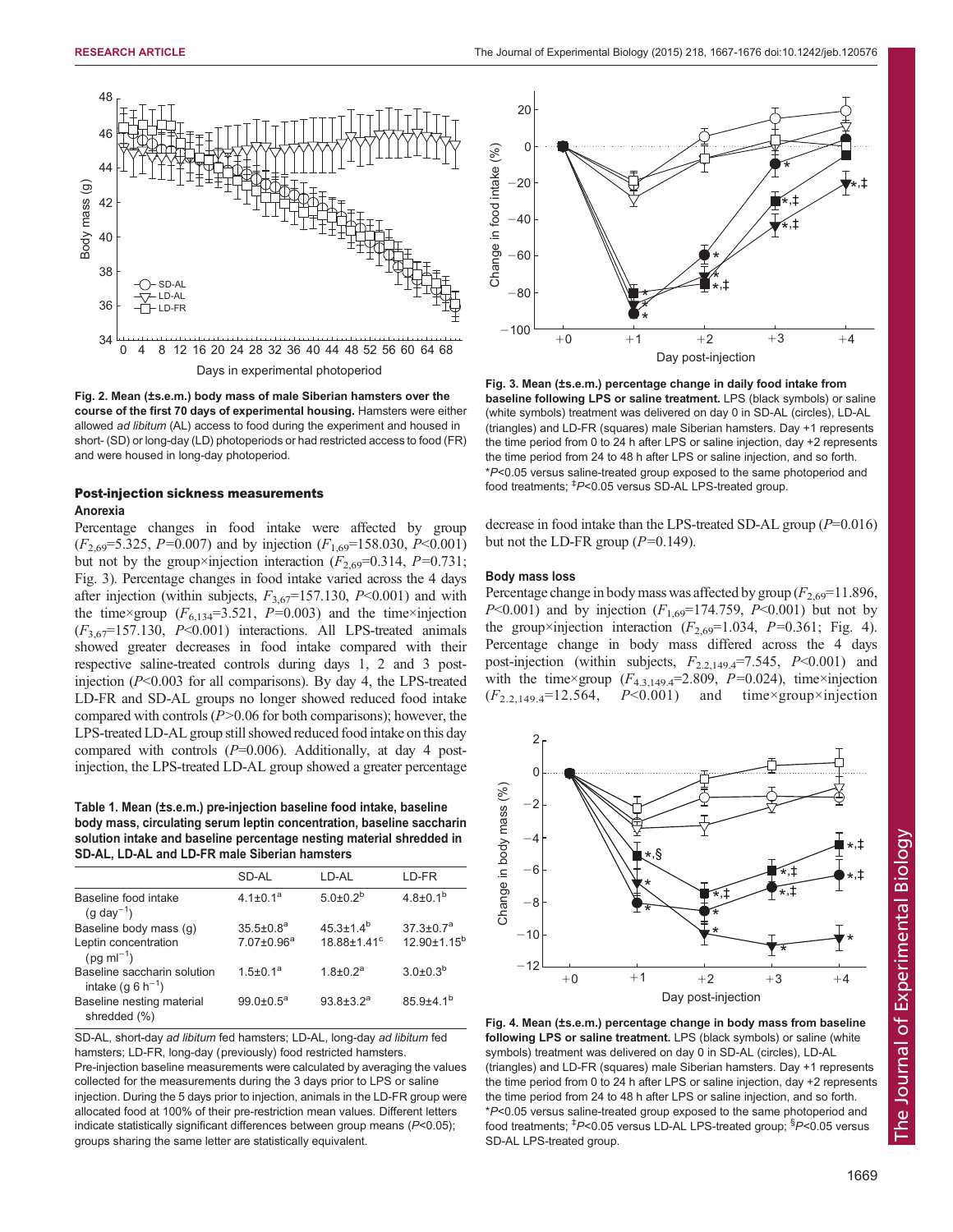$(F_{4,3,149,4} = 4.096, P = 0.003)$  interactions. During all 4 days after injection, LPS-treated animals showed a greater percentage decrease in body mass compared with their respective saline-treated controls (P<0.001 for all comparisons); however, the LPS-treated LD-FR and SD-AL groups showed attenuated percentage decreases in body mass relative to the LPS-treated LD-AL group. Specifically, the LD-FR group showed a smaller percentage body mass decrease compared with the LD-AL group on days 2, 3 and 4 post-LPS injection  $(P<0.02$  for all comparisons), while the SD-AL group showed a smaller percentage body mass decrease on days 3 and 4 post-LPS injection (P<0.002 for both comparisons).

In LPS-treated animals, the percentage change in body mass was negatively correlated with pre-injection baseline body mass, such that animals with a greater initial body mass showed a greater percentage decrease in body mass on day 3 (body mass:  $F_{1,34}$ =9.011, P=0.005; group:  $F_{2,34}$ =2.644, P=0.086) and day 4 (body mass:  $F_{1,34}$ =6.037, P=0.019; group:  $F_{2,34}$ =3.771, P=0.033) but not days 1 or 2 ( $P > 0.05$  for body mass on both days). In addition, the maximum percentage change in body mass that each LPStreated animal displayed after injection was not correlated with preinjection baseline body mass (body mass:  $F_{1,34}=1.890$ ,  $P=0.178$ ; group:  $F_{2,34}$ =2.852, P=0.0716).

## Body temperature

Colonic temperature differed by group  $(F_{2,69}=7.368, P=0.001)$  and injection ( $F_{1,69}$ =44.515, P<0.001) but not by the group×injection interaction  $(F_{2,69}=1.302, P=0.279;$  Fig. 5). Colonic temperature changed across time (within subjects,  $F_{6.0,415,4}$ =180.880, P<0.001) and with the time×injection  $(F_{6.0,415,4} = 34.795, P < 0.001)$  and time×group×injection  $(F_{2,3,12.0} = 2.329, P = 0.007)$  interactions. Among saline-injected animals, the SD-AL group showed higher temperatures than the LD-AL and LD-FR groups at 8, 10 and 16 h post-injection  $(P<0.05)$ . LPS injection resulted in a hypothermic response across all groups at most time points after injection. However, at 2 h post-injection, LPS-treated SD-AL and LD-FR hamsters showed greater temperatures compared with their respective saline controls  $(P<0.003)$ ; the temperature of LPStreated LD-AL hamsters did not differ from that of the saline-treated controls at this time point ( $P=0.369$ ). LPS-treated animals in all groups exhibited hypothermic responses compared with their respective saline controls starting at either 4 h post-injection (LD-AL) or 6 h post-injection (SD-AL and LD-FR) through to the end of the 24 h measurement period (P<0.05 for all comparisons except SD-AL at 20 h post-injection). The temperature of the LPS-treated LD-AL group waslower than the temperature ofthe LPS-treated SD-AL group at 4, 8, 10 and 16 h post-injection  $(P< 0.05$  for these comparisons), while the temperature of the LD-FR group was only lower than that of the SD-AL group at 8 h post-injection  $(P=0.016)$ .

## Saccharin solution intake

Percentage change in saccharin solution intake was affected by injection treatment only  $(F_{1,69} = 7.600, P = 0.008)$  and not by group  $(F_{2,69}=1.089, P=0.342)$  or the group×injection interaction  $(F_{2,69}=0.885, P=0.418;$  [Fig. 6](#page-4-0)A). Percentage change in saccharin solution intake varied across time (within subjects,  $F_{2,5,173.8}$ =3.674,  $P=0.019$ ) and with the time×group ( $F_{5.0,173.8}=4.966$ ,  $P<0.001$ ) and time×injection  $(F_{2.5,173.8} = 9.081, P < 0.001)$  interactions. While there was considerable variance in this measure, *post hoc* analyses revealed that saccharin solution intake was reduced in the LPStreated LD-AL and LD-FR groups during the 0–6 h time point compared with their respective saline-treated controls  $(P<0.009$  for both comparisons).



Fig. 5. Mean (±s.e.m.) colonic temperature following LPS or saline treatment. Treatment was delivered at the 0 h time point in SD-AL (A), LD-AL (B) and LD-FR (C) male Siberian hamsters. Black and white bars at the top of the graphs indicate the active, dark (black) and inactive, light (white) phases of the light–dark cycle for each photoperiodic morph. Within each panel: \*P<0.05 versus saline-treated group exposed to the same photoperiod and food treatments. Across panels: <sup>‡</sup>P<0.05 versus LPS-treated SD-AL group; §P<0.05 versus saline-treated LD-AL and LD-FR groups.

#### Nest-building behavior

Percentage change in nesting material shredded differed among the groups at the 0–6 h  $(H=43.543, P<0.001)$ , 24–30 h  $(H=59.684,$  $P<0.001$ ) and 48–54 h ( $H=50.964, P<0.001$ ) time points but not at the 72–78 h time point ( $H=4.356, P=0.499$ ; [Fig. 6](#page-4-0)B). Specifically, at the 0–6 h, 24–30 h and 48–54 h time points, all three LPStreated groups showed decreases in nesting material shredded compared with their respective saline-treated controls (Z>3.003,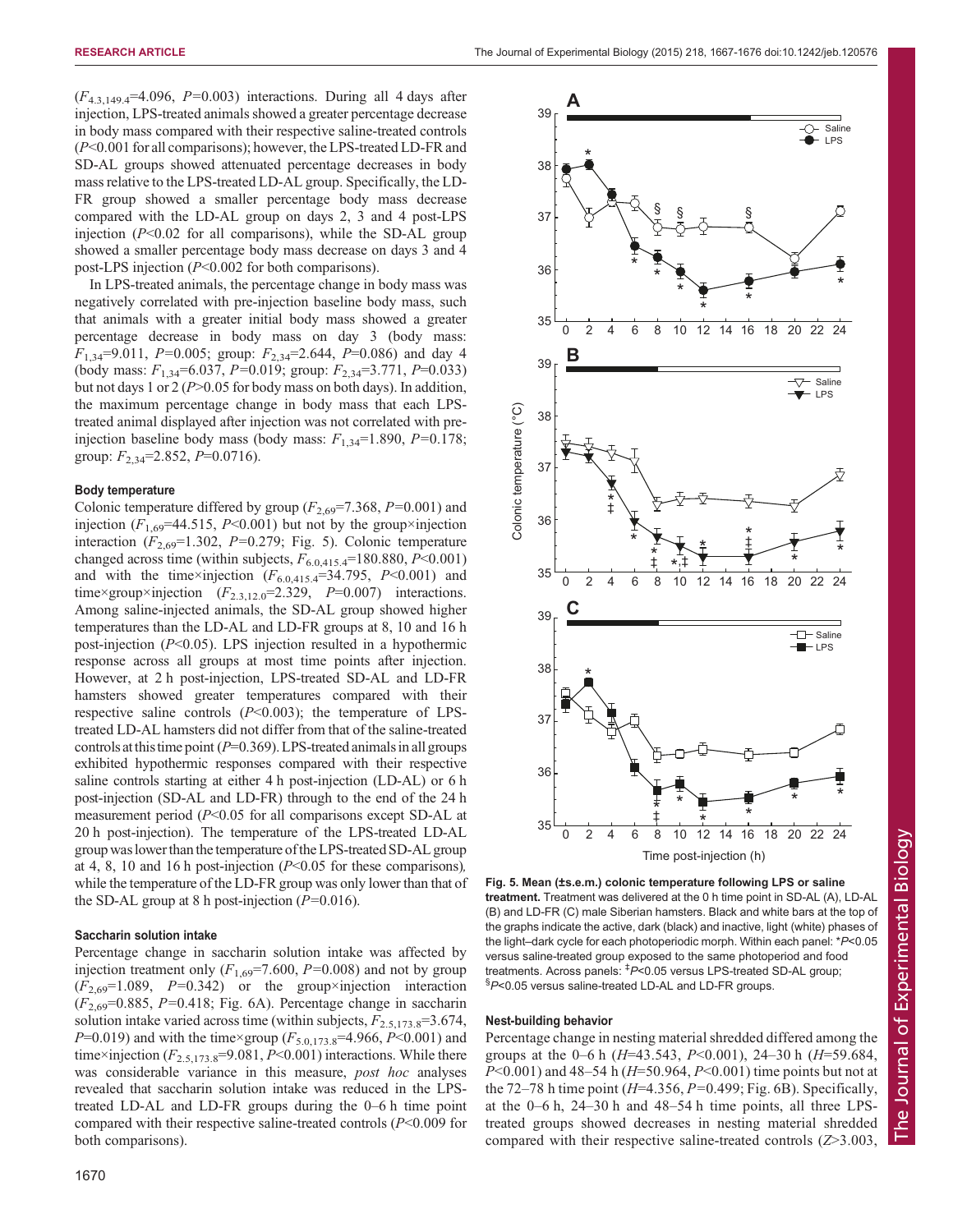<span id="page-4-0"></span>

Fig. 6. Mean (±s.e.m.) percentage change from baseline in saccharin solution intake and nesting material shredded following LPS or saline treatment. (A) Saccharin solution intake; (B) nesting material shredded. LPS (black symbols) or saline (white symbols) treatment was delivered at the 0 h time point in SD-AL (circles), LD-AL (triangles) and LD-FR (squares) male Siberian hamsters. \*P<0.05 versus saline-treated group exposed to the same photoperiod and food treatments; ‡ P<0.05 versus LD-FR LPS-treated group.

P<0.002 for all comparisons); however, LPS-treated LD-FR animals showed a smaller percentage decrease in nesting material shredded than the LPS-treated SD-AL group at the 24–30 h ( $Z=2.483$ ,  $P=0.013$ ) and 48–54 h ( $Z=2.037$ ,  $P=0.042$ ) time points and the LPS-treated LD-AL group at the 24–30 h time point  $(Z=2.111, P=0.035)$ .

## Blood glucose

Blood glucose levels were affected by group  $(F_{2,69}=3.77, P=0.028)$ and injection  $(F_{1,69}=114.23, P<0.001)$  but not the group×injection interaction  $(F_{2,69}=0.24, P=0.784;$  Fig. 7A). All LPS-treated hamsters showed lower blood glucose levels than their respective saline-treated controls ( $\epsilon$ >5.75,  $P$ <0.001 for all comparisons). Additionally, saline-treated LD-FR hamsters had lower blood glucose concentrations than saline-treated LD-AL hamsters  $(t=2.42, P=0.018).$ 

## **Cortisol**

Cortisol was affected by group  $(F_{2,69}=18.082, P<0.001)$  and injection  $(F_{1,69} = 65.005, P \le 0.001)$  but not by the group×injection interaction  $(F_{2.69}=0.402, P=0.671;$  Fig. 7B). LPS-treated animals from all groups showed elevated cortisol levels compared with their



Fig. 7. Mean (±s.e.m.) blood glucose and circulating serum cortisol concentrations 4 h following LPS and saline treatment. (A) Blood glucose; (B) circulating serum cortisol. Treatment was delivered to SD-AL, LD-AL and LD-FR male Siberian hamsters. Within each panel, groups with different letters indicate statistically significant differences between group means (P<0.05); groups sharing the same letter are statistically equivalent.

respective saline-treated controls (P<0.001 for all comparisons). LPS-treated LD-FR and SD-AL animals had higher cortisol levels than LPS-treated LD-AL animals  $(P<0.02$  for both comparisons), while saline-treated LD-FR and SD-AL animals had higher cortisol levels than saline-treated LD-AL animals  $(P<0.006$  for both comparisons). Cortisol levels of the LPS-treated LD-AL animals were similar to those of saline-treated LD-FR and SD-AL animals  $(P>0.05$  for both comparisons).

## Tissue mass

Paired testes mass was affected by group  $(F_{2,69}=1425.837)$ , P<0.001) but not by injection  $(F_{1,69}=2.454, P=0.122)$  or the group×injection interaction ( $F_{2,69}$ =0.373, P=0.690; [Table 2\)](#page-5-0). Specifically, SD-AL hamsters had paired testes masses that were regressed in comparison to LD-AL and LD-FR hamsters, regardless of injection treatment  $(P<0.001$  for all comparisons). Inguinal white adipose tissue (IWAT), epidydimal white adipose tissue (EWAT), retroperitoneal white adipose tissue (RWAT) and composite fat masses were affected by group  $(F_{2,69} > 15.69, P < 0.001$  for all models), but not injection ( $F_{1,69}$ <0.07, P>0.806 for all models) or the group×injection interaction ( $F_{2,69}$ <0.23, P>0.799 for all models; [Table 2](#page-5-0)). All groups showed significantly different composite fat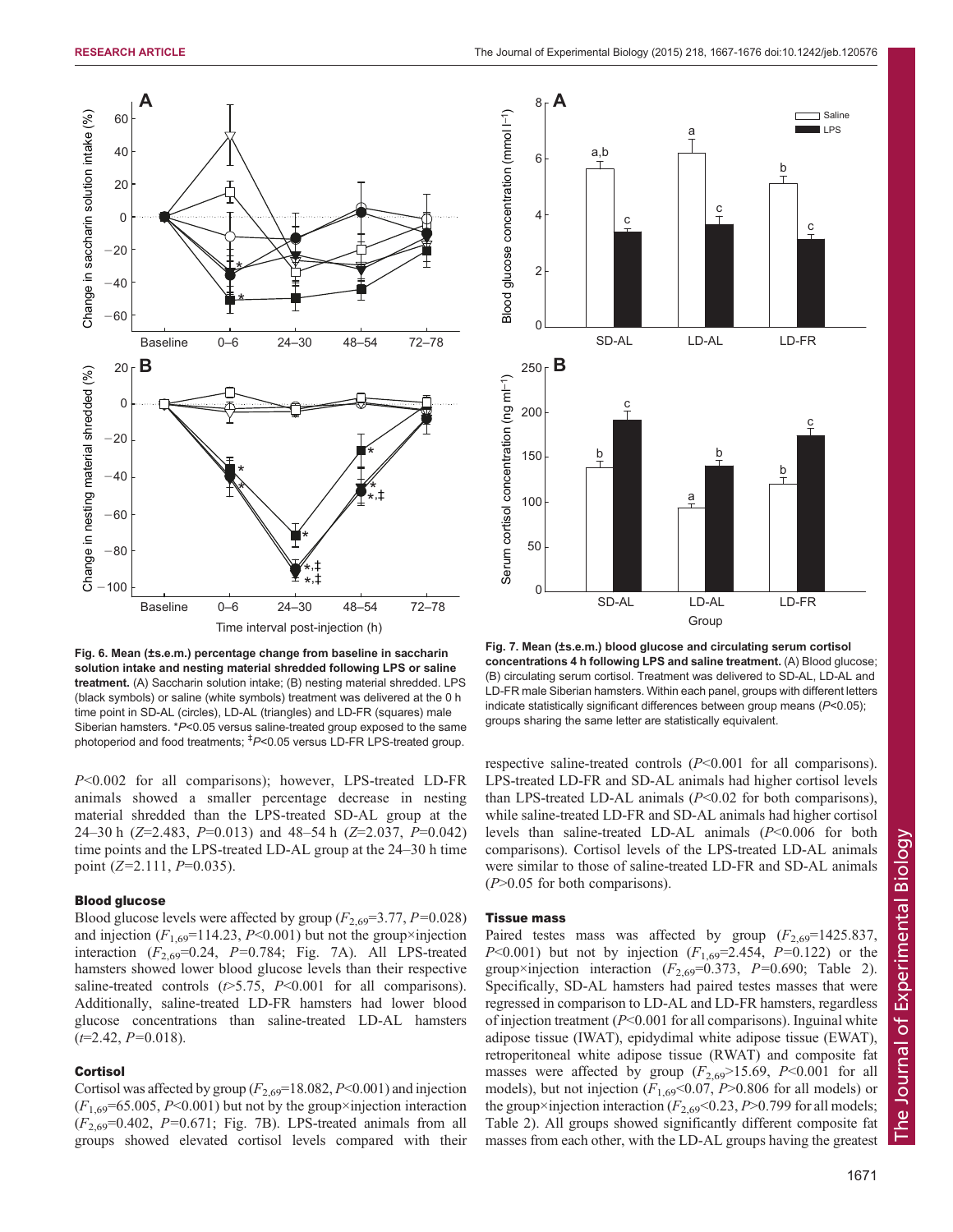<span id="page-5-0"></span>Table 2. Mean (±s.e.m.) paired testes, IWAT, EWAT, RWAT and composite adipose tissue masses from SD-AL, LD-AL and LD-FR male Siberian hamsters

|                        | SD-AL                             | LD-AL                          | LD-FR                          |  |
|------------------------|-----------------------------------|--------------------------------|--------------------------------|--|
| Paired testes mass (g) |                                   |                                |                                |  |
| Saline                 | $0.049 \pm 0.004$ <sup>a</sup>    | $0.778 \pm 0.042$ <sup>c</sup> | $0.623 \pm 0.025^b$            |  |
| <b>LPS</b>             | $0.046 \pm 0.003$ <sup>a</sup>    | $0.671 \pm 0.033^{b,c}$        | $0.606 \pm 0.028^{b}$          |  |
| IWAT mass (g)          |                                   |                                |                                |  |
| Saline                 | $0.488 \pm 0.084$ <sup>a</sup>    | $1.062 \pm 0.141$ <sup>b</sup> | $0.627 \pm 0.085^a$            |  |
| <b>LPS</b>             | $0.465 \pm 0.077$ <sup>a</sup>    | $1.083 \pm 0.107^b$            | $0.513 \pm 0.054$ <sup>a</sup> |  |
| EWAT mass (g)          |                                   |                                |                                |  |
| Saline                 | $0.357 \pm 0.044$ <sup>a</sup>    | $0.935 \pm 0.109^{b,c}$        | $0.624 \pm 0.067^b$            |  |
| <b>LPS</b>             | $0.340 \pm 0.049$ <sup>a</sup>    | $0.999 \pm 0.119$ <sup>c</sup> | $0.610\pm0.055^{b}$            |  |
| RWAT mass (g)          |                                   |                                |                                |  |
| Saline                 | $0.057 \pm 0.009^a$               | $0.164 \pm 0.024$ <sup>e</sup> | $0.106 \pm 0.019^{c,d}$        |  |
| LPS.                   | $0.064 \pm 0.011^{a,b}$           | $0.155 \pm 0.018^{d,e}$        | $0.087 \pm 0.012^{b,c}$        |  |
|                        | Composite adipose tissue mass (g) |                                |                                |  |
| Saline                 | $0.902 \pm 0.133$ <sup>a</sup>    | $2.160 \pm 0.264$ °            | $1.357 \pm 0.166^{\circ}$      |  |
| <b>LPS</b>             | $0.869 \pm 0.134$ <sup>a</sup>    | $2.237 \pm 0.237$ <sup>c</sup> | $1.210 \pm 0.112^b$            |  |
|                        |                                   |                                |                                |  |

IWAT, inguinal white adipose tissue; EWAT, epidydimal white adipose tissue; RWAT, retroperitoneal white adipose tissue; LPS, lipopolysaccharide. Tissue masses were collected via necropsy at the conclusion of the experiment (5 days after LPS or saline injection).

Different letters indicate statistically significant differences between group means (P<0.05); groups sharing the same letter are statistically equivalent.

composite fat mass, followed by the LD-FR groups, and then the SD-AL groups  $(P<0.02$  for all comparisons between groups).

## **DISCUSSION**

The results of this study demonstrate that seasonal differences in body mass alone do not regulate all variation in sickness symptoms in Siberian hamsters; however, inducing body mass loss in long-day housed hamsters does result in animals displaying some symptoms that appear more short-day like. Specifically, long-day hamsters that were food restricted showed body mass loss in response to LPS that was attenuated in comparison to long-day *ad libitum* fed hamsters but comparable to short-day ad libitum fed hamsters. The attenuation of body mass loss in long-day food-restricted hamsters was likely due in part to attenuation of LPS-induced anorexia, as the long-day food-restricted hamsters showed patterns of anorexia intermediate between the short-day and long-day ad libitum fed groups but showed the lowest percentage of body mass loss of the three groups. We expected to see differences in the magnitude of LPS-induced decreases in nest building between the short- and long-day ad libitum fed groups; however, no differences were observed. Rather, we found that the long-day food-restricted group showed less of a decrease in nest building after LPS, suggesting that in this experimental context, the act of prior food restriction may have had a greater impact than photoperiod on this measure. In contrast to our predictions, the intensity of LPS-induced anhedonic behavior was not affected by food restriction, as both long-day ad libitum fed and long-day foodrestricted animals showed LPS-induced decreases in saccharin solution intake at 0–6 h post-injection while short-day *ad libitum* fed animals did not.

All three LPS-treated groups showed hypothermia, rather than fever, from 4 or 6 h post-injection until the end of the measuring period, 24 h after injection. Hypothermic responses to sickness are not uncommon [\(Martin et al., 2008b](#page-9-0); [Owen-Ashley et al., 2008](#page-9-0); [Burness et al., 2010](#page-8-0); [French et al., 2013](#page-8-0); [Carlton and Demas, 2014\)](#page-8-0) and can actually be beneficial to survival during severe inflammation or low energy availability [\(Romanovsky and Székely, 1998](#page-9-0)). For instance, rats that receive high concentrations of endotoxin display hypothermic responses and also show decreased glucose levels compared with control-injected animals; however, rats that receive lower doses of endotoxin show fever and no hypoglycemia ([Lang](#page-9-0) [et al., 1985\)](#page-9-0). As all three LPS-treated groups showed reduced glucose in comparison to saline-treated animals after injection, their glucose levels coupled with their hypothermic responses may suggest the animals were experiencing severe inflammation. In concordance with the photoperiodic influence on temperature, hamsters in the LPS-treated long-day ad libitum fed group had colonic temperatures that were lower than those of the short-day group at several time points, indicating that photoperiodic influences on temperature were maintained during the hypothermic response. In contrast, the LPStreated long-day food-restricted group had temperature recordings that were lower than those of the LPS-treated short-day group only at 8 h post-injection, suggesting that hypothermia was attenuated in this group compared with the LPS-treated long-day *ad libitum* fed group.

We assessed correlations between pre-LPS baseline body mass and the maximum percentage body mass loss that was displayed after injection. We did not find a significant correlation between these measures, suggesting that the intensity of energetically costly sickness symptoms may not be entirely limited by a minimum body mass threshold that the animal cannot pass if it is to survive [\(Ashley](#page-8-0) [and Wingfield, 2012\)](#page-8-0). However, there were significant correlations between pre-LPS body mass and percentage body mass loss at days 3 and 4 post-LPS. Whereas maximum percentage body mass loss may not be correlated with pre-LPS body mass, correlations at days 3 and 4 post-LPS suggest that the length of time an animal can maintain body mass loss throughout sickness may be constrained by its pre-sickness body mass. In white-crowned sparrows (Zonatrichia leucophrys), baseline body mass is correlated with post-LPS percentage decreases in body mass, with initially heavier individuals showing the greatest decreases in body mass 24 h after LPS injection ([Owen-Ashley et al., 2006, 2008](#page-9-0)). The differences in the time points at which these correlations are observed between hamsters and sparrows may reflect species differences in the amount of extra energy reserves each animal stores. For instance, if hamsters maintain greater surplus energy stores than sparrows, then the need to regulate sickness symptoms to avoid hitting a body mass where survival is risked may not occur until later into the sickness response. In the future, doing comparative studies across species with varying degrees of surplus energy stores may elucidate relationships between body mass and sickness intensity.

Because we found that long-day food-restricted hamsters showed attenuation of some sickness symptoms, we sought to determine what energetic hormones could be acting as intermediaries between body mass and sickness. We previously showed that seasonal variation in leptin mediates seasonal variation in LPS-induced hypothermia but not other sickness symptoms [\(Carlton and Demas,](#page-8-0) [2014\)](#page-8-0). In the present study, we found that even though the long-day food-restricted group showed comparable body masses to the shortday ad libitum fed group, long-day food-restricted animals had higher leptin levels than short-day *ad libitum* fed animals. Therefore, if leptin is the primary intermediary between body mass and sickness, we would have expected to see that sickness symptoms exhibited by the long-day food-restricted group were in between those of the short- and long-day ad libitum fed groups. The results of the present study are largely consistent with previous findings ([Carlton and Demas, 2014](#page-8-0)), as the long-day food-restricted group showed an intermediate hypothermic response, exhibiting temperatures that fell in between those of the short-day and long-day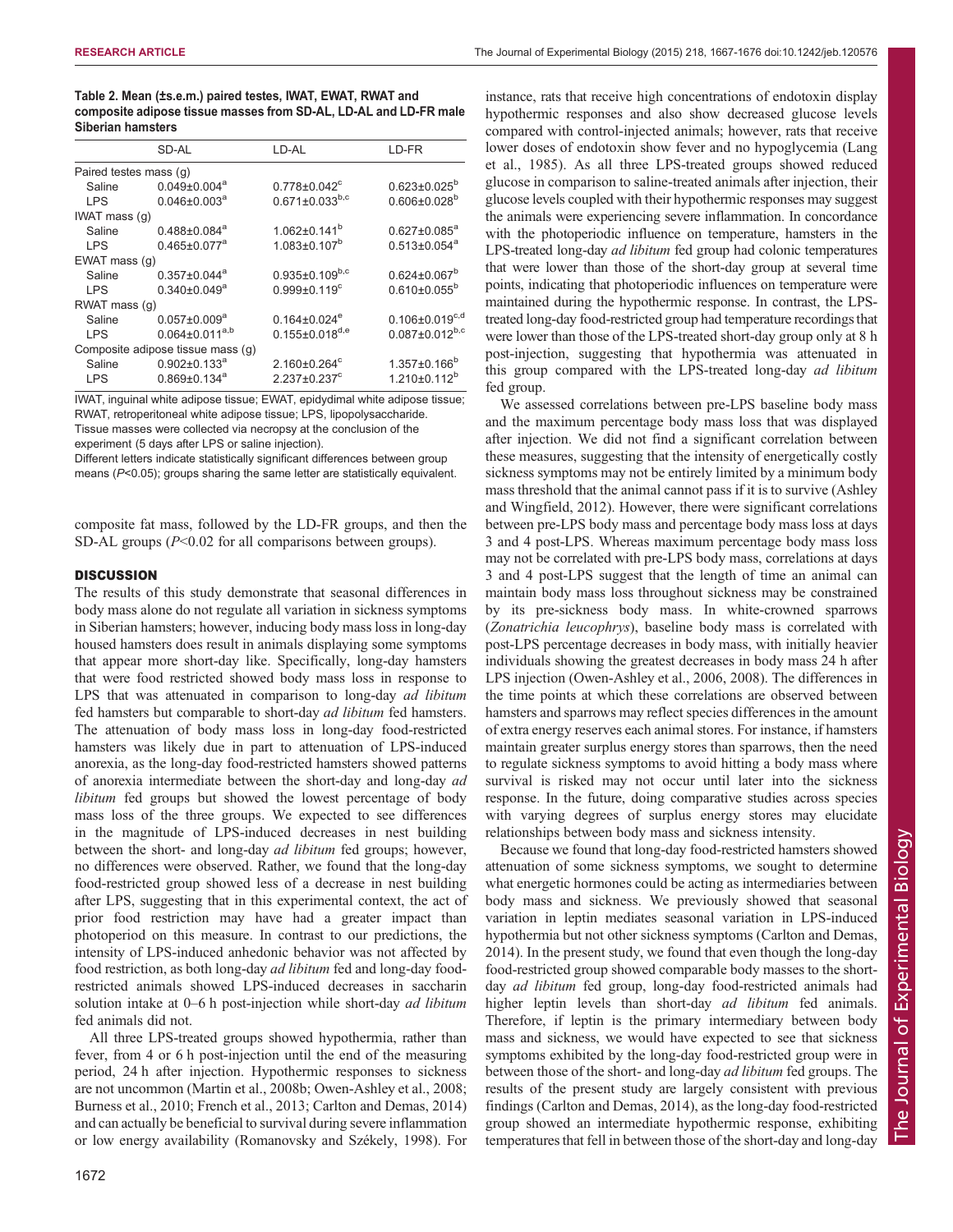ad libitum fed groups at several time points. The long-day foodrestricted group also showed an intermediate anorexic response. While the intensity of this measure is consistent with differences in leptin levels across groups, our previous work directly manipulating leptin levels does not support the hypothesis that leptin mediates sickness-induced anorexia in Siberian hamsters ([Carlton and](#page-8-0) [Demas, 2014](#page-8-0)). Although some research has linked leptin with sickness-induced anorexia [\(Sachot et al., 2004;](#page-9-0) [Harden et al., 2006\)](#page-8-0), other studies have suggested that these variables have little relation to each other ([Faggioni et al., 1997](#page-8-0); [Lugarini et al., 2005\)](#page-9-0). Thus, the role of leptin in modulating sickness-induced anorexia in Siberian hamsters and other species remains unresolved.

Suppression of the inflammatory response via circulating cortisol may be a promising mechanism to explain the attenuated sickness in the long-day food-restricted group. Glucocorticoids are released during sickness responses and are critical for regulating their intensity ([Sapolsky et al., 2000\)](#page-9-0). Rats that have their adrenal glands removed to prevent glucocorticoid production show greater body mass loss in response to LPS compared with sham-operated controls ([Johnson et al., 1996\)](#page-9-0), while administration of synthetic glucocorticoids concurrently with LPS attenuates sicknessinduced decreases in food intake ([Uehara et al., 1989\)](#page-9-0). Both the saline- and LPS-treated long-day food-restricted groups in our study exhibited elevated cortisol levels relative to their respective long-day *ad libitum* fed counterparts. Thus, it is possible that increased circulating cortisol levels in the long-day food-restricted animals may have acted to suppress immunological modulators of sickness-induced anorexia and body mass loss.

Although the long-day food-restricted group exhibited elevated cortisol levels relative to the long-day *ad libitum* fed group, both the saline-treated and LPS-treated long-day food-restricted groups had similar cortisol levels to their respective short-day ad libitum fed counterparts. Siberian hamsters show increased circulating cortisol levels in short days compared with long days ([Bilbo](#page-8-0) [and Nelson, 2003](#page-8-0); [Ashley et al., 2013; Carlton and Demas, 2014](#page-8-0)). Therefore, it is possible that increased cortisol levels may be facilitating the attenuation of sickness symptoms in short-day animals. Previous studies have investigated the effects of melatonin, testosterone and leptin on seasonal variation in sickness intensity, but none have identified a seasonally modulated hormone that explains the majority of sickness response variation in this species ([Bilbo and Nelson, 2002;](#page-8-0) [Wen](#page-9-0) [et al., 2007; Prendergast et al., 2008](#page-9-0); [Carlton and Demas, 2014](#page-8-0)). In addition, there may be seasonal changes in glucocorticoid receptors or binding proteins in this species that may affect regulation of sickness responses. Although very little is known about seasonal variation in glucocorticoid receptors and proteins in Siberian hamsters, there is evidence that they vary seasonally in other species and that seasonal variation in receptors can occur within immune tissues ([Romero et al., 2006; Lattin et al.,](#page-9-0) [2013](#page-9-0)). Thus, examining the roles that seasonal variation in glucocorticoid mechanism play in this phenomenon may be a promising next step.

While short-day hamsters displayed increased cortisol levels with ad libitum food access, we had to restrict food intake in long-day hamsters to achieve the same levels. Sustained moderate food restriction has been shown to increase cortisol levels in Siberian hamsters ([Bilbo and Nelson, 2004;](#page-8-0) [Zysling et al., 2009\)](#page-9-0). Corticosterone is elevated to higher levels after LPS injection in food-restricted mice and rats than in non-food-restricted animals, and its elevation corresponds with lower levels of proinflammatory cytokines [\(Matsuzaki et al., 2001; MacDonald et al., 2014](#page-9-0)). Thus, it is possible that increased cortisol levels generated by food restriction may be suppressing proinflammatory cytokines in long-day food-restricted hamsters in this study.

It cannot be ignored that, although we induced body mass loss in the long-day food-restricted group so that it mimicked natural shortday body mass loss, this pattern of body mass loss in long-day animals would likely be interpreted by the brain and periphery as 'seasonally inappropriate' ([Mercer et al., 2001](#page-9-0)). Differences in neural interpretation of energetic state between the long-day foodrestricted and short-day ad libitum fed groups may explain why the long-day food-restricted group showed attenuated body mass loss in response to LPS compared with the short-day group, despite exhibiting a longer duration of LPS-induced anorexia. It is possible that food restriction resulted in a slowing of metabolic rate in longday food-restricted animals. Syrian hamsters (Mesocricetus auratus) recover from short-term food restriction by slowing down their resting metabolic rates, rather than increasing food consumption over normal pre-restriction levels ([Borer et al., 1985\)](#page-8-0). As Siberian hamsters also do not recover from energy deficit by increasing food consumption [\(Bartness and Clein, 1994](#page-8-0)), long-day food-restricted animals in this current study may have had reduced metabolic rates as well. Even though the long-day food-restricted group may have shown a greater intensity of LPS-induced anorexia than the shortday *ad libitum* fed group, if their metabolic rates were slower, they could have exhibited reduced body mass loss. The food restriction treatment may also explain why the long-day food-restricted group displayed lesser decreases in nest building. Having access to a nest decreases food intake in Siberian hamsters housed in low temperatures by 18%, suggesting that nesting is an energy conservation strategy [\(Kauffman et al., 2003](#page-9-0)). Although the longday food-restricted group was provided with access to 100% of their pre-restriction mean food intake, they may have still been in energy conservation mode, explaining why they did not decrease nest building as much as the two other groups.

In conclusion, our data show that food restricting long-day Siberian hamsters to mimic short-day body mass loss results in the attenuation of some sickness symptoms, rendering them more shortday like. However, our results do not provide conclusive evidence that all seasonal variation in sickness intensity can be attributed to seasonal changes in energy stores, as the intensity of some symptoms remained unchanged or intermediate between those of the short- and long-day ad libitum fed groups. One promising mediator of seasonal variation in sickness intensity may be glucocorticoids, as glucocorticoids act to suppress sickness and can vary both seasonally and with food restriction. Future work should target understanding the role of glucocorticoids in modulating seasonal sickness responses and work toward understanding how natural variation in energy stores within and across species and seasons contributes to sickness intensity.

# MATERIALS AND METHODS

## Animals and housing conditions

Adult male (>60 days of age; average age 156 days) Siberian hamsters (N=90) were obtained from our breeding colony at Indiana University. All animals were initially group housed (2–5 per cage with same-sex siblings on weaning at 17–18 days of age) in long-day photoperiods (16 h:8 h light:dark), and then individually housed in polypropylene cages  $(27.8\times17.5\times13.0$  cm) for 1 week prior to experimental housing. Food (Laboratory Rodent Diet 5001, LabDiet, St Louis, MO, USA) and water were available *ad libitum* prior to the start of the experiment. Temperature  $(20\pm2\degree C)$  and humidity  $(50\pm10\%)$  were maintained at constant levels. All animal methods were reviewed and approved by the Institutional Animal Care and Use Committee at Indiana University.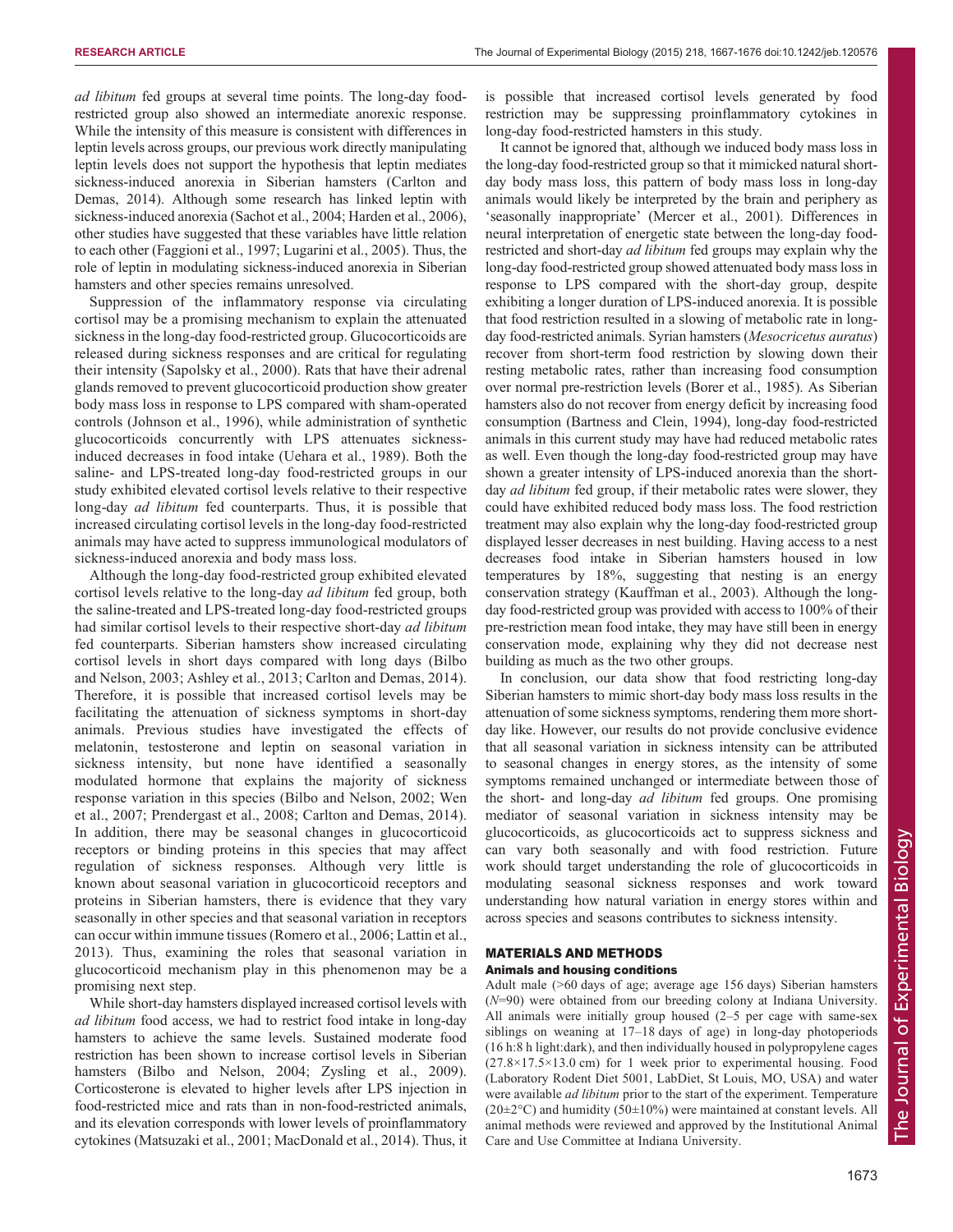## Experimental methods

Animals were assigned to one of three groups matched for initial body mass. The first group was housed in short days (8 h:16 h light:dark) and was fed *ad libitum* throughout the entire experiment (SD-AL;  $N=46$ ). Measures of body mass (to the nearest 0.1 g) and food consumption (to the nearest 0.1 g) were collected every other day for 10 weeks to track short-day-induced changes in body mass and food intake and photoperiodic responsiveness to short days (described below). Food intake was assessed by weighing the food pellets remaining in the hopper each day.

The second and third groups were housed in long days (16 h:8 h light:dark) for the duration of the experiment. The second group was fed *ad libitum* throughout the entire experiment (LD-AL;  $N=20$ ). Body mass and food intake were measured every other day for 10 weeks. The third group was provided ad libitum access to food for the first 10 days and then food restricted for the following 60 days (LD-FR;  $N=24$ ). During the first 10 days, body mass and food intake were measured every other day to establish pre-restriction mean values for these measures. During the next 60 days, these animals were allocated a pre-measured amount of food each day at the start of their active dark phase (16:00 h) that ranged in quantity from 65% to 100% of the animal's pre-restriction mean food intake [\(Mauer and Bartness, 1997](#page-9-0)). Body mass was recorded every other day for this group, and food access was adjusted so that the LD-FR group mean body mass tracked the SD-AL group mean. We modulated food availability to the LD-FR group to target the pattern of body mass loss in the SD-AL group, rather than providing food quantities that were pair matched to SD-AL food intake, because body mass loss in short days is influenced by other factors in addition to food intake ([Wade and Bartness, 1984](#page-9-0)).

The SD-AL group was housed in experimental conditions 6 weeks prior to the LD-AL and LD-FR groups because a subset of the hamsters housed in short days fail to show reproductive responsiveness to prolonged exposure to this photoperiod (i.e. they do not display gonadal regression or reductions in body mass and fat stores). These individuals are referred to as photoperiodic non-responders [\(Puchalski and Lynch, 1986\)](#page-9-0). Because we wanted to directly match body mass loss of the SD-AL and LD-FR groups, we needed to exclude the photoperiodic non-responders from our calculations of the SD-AL body mass loss trajectory [\(Mauer and Bartness, 1997\)](#page-9-0). By observing body mass loss patterns in the short-day hamsters during the 6 weeks prior to housing the LD-FR group, we could remove animals who were not losing weight (and were likely photoperiodic non-responders) from the SD-AL body mass group means. Paired testes mass was collected at the end of the experiment in order to confirm short-day responsiveness (defined as a paired testes mass <0.15 g) [\(Greives et al., 2008](#page-8-0)). Twelve animals were determined to be photoperiodic non-responders and were removed from the experiment.

Starting on experimental day 70 for each group, body mass and food intake measurements were collected daily for the next 5 days to establish pre-injection baseline values for these measurements. During these 5 days, at the start of the dark phase, LD-FR animals were provided with daily food allocations equal to 100% of their pre-restriction means in order to relieve the effects of food restriction but not result in excessive food hoarding. After periods of food restriction, Siberian hamsters do not increase their food intake above normal levels when provided ad libitum access to food but do increase food hoarding ([Bartness and Clein, 1994](#page-8-0)). In order to avoid complications with increased hoarding, we only allowed hamsters access to their normal food intake rather than access to excess food that would be hoarded rather than consumed.

On the fifth day of baseline measurement collection, half of the animals in each group were injected i.p. ∼15 min before the onset of darkness with 25 µg LPS (LPS from Salmonella enterica serotype typhimurium; Sigma-Aldrich, St Louis, MO, USA; [Carlton and Demas, 2014](#page-8-0)) suspended in 0.1 ml sterile 0.9% saline. The remaining animals were injected i.p. with 0.1 ml sterile 0.9% saline. Sickness responses were assessed throughout the 4 days following injections.

#### Sickness response measurements

#### Fever, body mass loss and anorexia

Colonic temperatures (to the nearest 0.1°C) were collected immediately before injection and 2, 4, 6, 8, 10, 12, 16, 20 and 24 h after injection using a MicroTherma 2T thermometer (ThermoWorks, Alpine, UT, USA) and a lubricated RET-3-ISO thermocouple probe (Physitemp Instruments, Inc., Clifton, NJ, USA) inserted ∼12 mm into the rectum. To assess body mass loss and anorexia, daily body mass and food intake measurements continued until the end of the study. Hamsters in the SD-AL and LD-AL groups received *ad libitum* access to food until the end of the experiment, while hamsters in the LD-FR group continued to receive daily food allocations equal to 100% of their pre-restriction mean values.

#### Hedonic behavior

To assess the effects of our treatments on hedonic behavior, we provided hamsters with a highly palatable sodium saccharin solution [\(Baillie and](#page-8-0) [Prendergast, 2008](#page-8-0)). Saccharin is a non-caloric artificial sweetener. As such, differences in ingestion between the groups would not interfere with our abilities to control energy intake. Beginning 5 days before injection, for the first 6 h of the dark phase (16:00 h to 22:00 h) hamsters were provided with a fluid bottle containing a solution of 0.1% sodium saccharin (saccharin sodium salt hydrate, Sigma-Aldrich) dissolved in tap water ([Baillie and](#page-8-0) [Prendergast, 2008\)](#page-8-0). The saccharin solution bottles were weighed (to the nearest 0.1 g) before they were given and after they were collected from the hamsters each day. Presentation of saccharin solution continued daily to day 3 post-injection.

## Nest-building behavior

To assess the effects of our treatments on thermoregulatory behavior, beginning 5 days before injection, each hamster was provided with a compressed cotton nestlet weighing ∼2.5 g (Ancare, Bellmore, NY, USA) for the first 6 h of the dark phase [\(Baillie and Prendergast, 2008](#page-8-0)). The nestlet was weighed (to the nearest 0.1 g) before presentation, and the unshredded portion was weighed after presentation. When provided with a nestlet, hamsters quickly start shredding the cotton to build a nest. Nest building is an adaptive behavior to enhance energy conservation in low temperatures; however, hamsters readily build nests in room temperature (20–23°C) ([Puchalski et al., 1988\)](#page-9-0). Presentation of nestlets continued daily to day 3 post-injection.

## Blood sampling and necropsies

Blood samples (∼250 µl) were drawn from each animal 4 h after the onset of darkness at two time points (3 days before injection and on the day of injection) to assess circulating blood glucose, leptin and cortisol concentrations. Briefly, animals were lightly anesthetized with isoflurane vapors, and blood samples were drawn from the retro-orbital sinus. Blood samples were allowed to clot at room temperature for 1 h, clots were removed, and samples were centrifuged at 4°C for 30 min at 2500 rpm. Serum aliquots were aspirated and stored in sealable polypropylene microcentrifuge tubes at −20°C until assayed. All blood samples were collected within 3 min of initial handling. Animals were killed 5 days after LPS injection and necropsies were performed. Testes, IWAT, EWAT and RWAT were removed, cleaned of connective tissues, and weighed to the nearest 0.1 mg. A composite adipose tissue score was calculated by summing the individual WAT pad masses.

## Blood glucose measurement

Blood glucose was measured from the samples collected 4 h after injection. Immediately upon collection, ∼5 µl of whole blood was transferred onto test strips of a blood glucose monitoring system (ReliOn, Micro Blood Glucose Monitoring System, Arkray USA, Inc., Minneapolis, MN, USA), and the readout was recorded. The meter was previously calibrated using an internal standard provided by the manufacturer.

## Leptin ELISA

We assessed circulating leptin levels in the samples collected 3 days prior to injection to determine whether the groups showed differing serum concentrations of this hormone. Leptin levels were assayed via commercially prepared mouse leptin ELISA kits (Crystal Chem, Downers Grove, IL, USA). This kit has previously been validated in Siberian hamsters ([Carlton and](#page-8-0) [Demas, 2014\)](#page-8-0). Samples were diluted 1:4 and run in duplicate. Intra-assay coefficients of variability were 6.8%, 12.5% and 1.8%.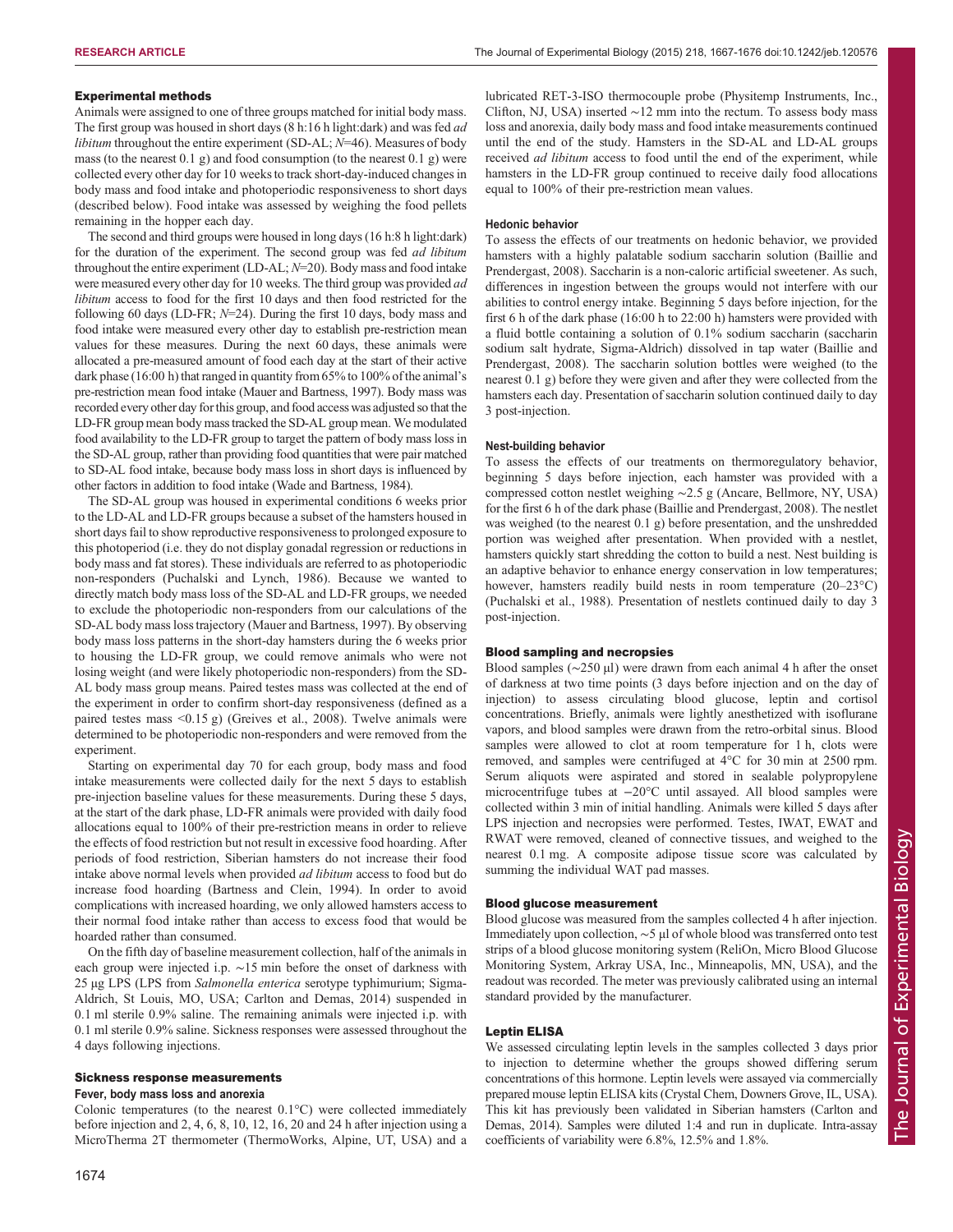## <span id="page-8-0"></span>Cortisol enzyme immunoassay (EIA)

We assessed circulating cortisol levels to determine whether the groups differed in the magnitude of baseline and LPS-induced activation of the HPA axis. Cortisol is the predominant glucocorticoid in Siberian hamsters ([Reburn and Wynne-Edwards, 2000\)](#page-9-0). Serum cortisol concentrations were determined in multiple EIAs from a commercially prepared kit (Enzo Life Sciences, Inc., Farmingdale, NY, USA). This assay was previously validated for use in Siberian hamsters (Demas et al., 2004). Samples were diluted 1:80 with assay buffer and run in duplicate. Intra-assay variabilities were 3.1%, 0% and 0.6%.

## Statistical analyses

All statistics were performed using JMP 10 (SAS Institute Inc., Cary, NC, USA). Residuals were checked for normality and homogeneity of variance, and those data that were non-normally distributed were transformed with the function that best fitted the data. Three animals were excluded from the final analyses: one from the saline-treated SD-AL group because it exhibited sickness symptoms despite receiving no LPS, one from the LPS-treated LD-AL group because it showed abnormal body mass loss despite no food restriction, and one from the saline-treated LD-AL group because it displayed abnormal food hoarding. The final sample sizes were as follows: SD-AL saline (N=16), SD-AL LPS (N=17), LD-AL saline (N=9), LD-AL LPS ( $N=9$ ), LD-FR saline ( $N=12$ ) and LD-FR LPS ( $N=12$ ).

Pre-injection baseline values were calculated for body mass, food intake, saccharin solution intake and percentage nesting material shredded by averaging the three daily measurements immediately prior to injections (days 72–74). We did not include days 70–71 in this mean because measurements on these days were more variable as animals were adjusting to changes in food allocation and the presence of saccharin solution and nestlets. To determine whether there were group effects on pre-injection baseline body mass, baseline food intake, leptin levels and baseline saccharin solution intake, one-way ANOVA were performed. Pre-injection baseline saccharin solution intake was log transformed and leptin concentration was square-root transformed. Pre-injection baseline percentage nesting material shredded could not be transformed to meet the assumptions of normality, so a Kruskal– Wallis test was performed.

Because group affected pre-injection food intake, body mass, saccharin solution intake and percentage nesting material shredded (see Results), postinjection changes in these measurements were expressed as percentages of each animal's baseline values. Repeated measures ANOVA were performed on post-injection percentage changes in food intake, body mass and saccharin solution intake and on colonic temperature. The withinsubject comparisons for percentage change in body mass, colonic temperature and percentage change in saccharin solution intake violated the assumptions of sphericity and were Greenhouse–Geisser corrected. Postinjection percentage change in saccharin solution intake was square-root transformed. Post-injection changes in percentage nesting material shredded could not be transformed to meet the assumptions of normality, so a Kruskal–Wallis test was performed. Differences in glucose, cortisol and tissue mass among the groups were assessed with two-way ANOVA. Glucose was square-root transformed, while cortisol and the tissue masses were log transformed. Correlations between pre-injection baseline body mass and percentage changes in body mass were assessed for LPS-treated animals using ANCOVA. Post hoc comparisons were conducted using Fisher's least significant difference tests when ANOVA were statistically significant.

### Acknowledgements

We thank Nikki Rendon, Allison Bailey, Kristyn Sylvia and Andrea Amez for help with experimental procedures. Thanks to the Indiana University animal care staff for excellent animal care.

#### Competing interests

The authors declare no competing or financial interests.

#### Author contributions

E.D.C. contributed to project design, and carried out data collection and analysis, interpretation of results and manuscript writing. G.E.D. contributed to project design and provided comments on the manuscript.

#### Funding

This work was supported by a National Science Foundation (NSF) Graduate Research Fellowship, a National Institutes of Health T32 training grant (HD049336), and a NSF Doctoral Dissertation Improvement Grant (IOS-1310749) to E.D.C. and NSF IOS-0919911 to G.E.D. Deposited in PMC for release after 12 months.

#### References

- Adelman, J. S. and Martin, L. B. [\(2009\). Vertebrate sickness behaviors: adaptive and](http://dx.doi.org/10.1093/icb/icp028) [integrated neuroendocrine immune responses.](http://dx.doi.org/10.1093/icb/icp028) Integr. Comp. Biol. 49, 202-214.
- Ashley, N. T. and Wingfield, J. C. (2012). Sickness behavior in vertebrates: allostasis, life-history modulation, and hormonal regulation. In Ecoimmunology (ed. G. E. Demas and R. J. Nelson), pp. 45-91. New York: Oxford University Press.
- [Ashley, N. T., Walton, J. C., Haim, A., Zhang, N., Prince, L. A., Fruchey, A. M.,](http://dx.doi.org/10.1242/jeb.083832) [Lieberman, R. A., Weil, Z. M., Magalang, U. J. and Nelson, R. J.](http://dx.doi.org/10.1242/jeb.083832) (2013). Sleep [deprivation attenuates endotoxin-induced cytokine gene expression independent](http://dx.doi.org/10.1242/jeb.083832) [of day length and circulating cortisol in male Siberian hamsters \(](http://dx.doi.org/10.1242/jeb.083832)Phodopus sungorus). J. Exp. Biol. 216[, 2581-2586.](http://dx.doi.org/10.1242/jeb.083832)
- Baillie, S. R. and Prendergast, B. J. [\(2008\). Photoperiodic regulation of behavioral](http://dx.doi.org/10.1177/0748730407311518) [responses to bacterial and viral mimetics: a test of the winter immunoenhancement](http://dx.doi.org/10.1177/0748730407311518) hypothesis. [J. Biol. Rhythms](http://dx.doi.org/10.1177/0748730407311518) 23, 81-90.
- Bartness, T. J. and Clein, M. R. (1994). Effects of food deprivation and restriction, and metabolic blockers on food hoarding in Siberian hamsters. Am. J. Physiol. 266, R1111-R1117.
- Bilbo, S. D. and Nelson, R. J. [\(2002\). Melatonin regulates energy balance and](http://dx.doi.org/10.1210/endo.143.7.8922) [attenuates fever in Siberian hamsters.](http://dx.doi.org/10.1210/endo.143.7.8922) Endocrinology 143, 2527-2533.
- Bilbo, S. D. and Nelson, R. J. [\(2003\). Sex differences in photoperiodic and stress](http://dx.doi.org/10.1016/S0889-1591(03)00063-1)[induced enhancement of immune function in Siberian hamsters.](http://dx.doi.org/10.1016/S0889-1591(03)00063-1) Brain Behav. Immun. 17[, 462-472.](http://dx.doi.org/10.1016/S0889-1591(03)00063-1)
- Bilbo, S. D. and Nelson, R. J. [\(2004\). Photoperiod influences the effects of exercise](http://dx.doi.org/10.1210/en.2003-1035) [and food restriction on an antigen-specific immune response in Siberian](http://dx.doi.org/10.1210/en.2003-1035) hamsters. [Endocrinology](http://dx.doi.org/10.1210/en.2003-1035) 145, 556-564.
- [Bilbo, S. D., Drazen, D. L., Quan, N., He, L. and Nelson, R. J.](http://dx.doi.org/10.1098/rspb.2001.1915) (2002). Short day [lengths attenuate the symptoms of infection in Siberian hamsters.](http://dx.doi.org/10.1098/rspb.2001.1915) Proc. Biol. Sci. [B Biol. Sci.](http://dx.doi.org/10.1098/rspb.2001.1915) 269, 447-454.
- Borer, K. T., Allen, E. R., Smalley, R. E., Lundell, L. and Stockton, J. (1985). Recovery from energy deficit in golden hamsters. Am. J. Physiol. 248, R439-R446.
- [Burness, G., Armstrong, C., Fee, T. and Tilman-Schindel, E.](http://dx.doi.org/10.1242/jeb.027011) (2010). Is there an [energetic-based trade-off between thermoregulation and the acute phase](http://dx.doi.org/10.1242/jeb.027011) [response in zebra finches?](http://dx.doi.org/10.1242/jeb.027011) J. Exp. Biol. 213, 1386-1394.
- Carlton, E. D. and Demas, G. E. [\(2014\). Leptin mediates seasonal variation in](http://dx.doi.org/10.1016/j.yhbeh.2014.11.003) [some but not all symptoms of sickness in Siberian hamsters.](http://dx.doi.org/10.1016/j.yhbeh.2014.11.003) Horm. Behav. 66, [802-811.](http://dx.doi.org/10.1016/j.yhbeh.2014.11.003)
- [Carlton, E. D., Demas, G. E. and French, S. S.](http://dx.doi.org/10.1016/j.yhbeh.2012.04.010) (2012). Leptin, a neuroendocrine [mediator of immune responses, inflammation, and sickness behaviors.](http://dx.doi.org/10.1016/j.yhbeh.2012.04.010) Horm. Behav. 62[, 272-279.](http://dx.doi.org/10.1016/j.yhbeh.2012.04.010)
- Concannon, P., Levac, K., Rawson, R., Tennant, B. and Bensadoun, A. (2001). Seasonal changes in serum leptin, food intake, and body weight in photoentrained woodchucks. Am. J. Physiol. Regul. Integr. Comp. Physiol. 281, R951-R959.
- Demas, G. E. and Nelson, R. J. [\(1998\). Photoperiod, ambient temperature, and](http://dx.doi.org/10.1177/074873098129000093) [food availability interact to affect reproductive and immune function in adult male](http://dx.doi.org/10.1177/074873098129000093) deer mice ([Peromyscus maniculatus](http://dx.doi.org/10.1177/074873098129000093)). J. Biol. Rhythms 13, 253-262.
- [Demas, G. E., Johnson, C. and Polacek, K. M.](http://dx.doi.org/10.1016/S0031-9384(04)00337-3) (2004). Social interactions [differentially affect reproductive and immune responses of Siberian hamsters.](http://dx.doi.org/10.1016/S0031-9384(04)00337-3) [Physiol. Behav.](http://dx.doi.org/10.1016/S0031-9384(04)00337-3) 83, 73-79.
- Faggioni, R., Fuller, J., Moser, A., Feingold, K. R. and Grunfeld, C. (1997). LPSinduced anorexia in leptin-deficient (ob/ob) and leptin receptor-deficient (db/db) mice. Am. J. Physiol. 273, R181-R186.
- [Freeman, D. A., Kampf-Lassin, A., Galang, J., Wen, J. C. and Prendergast, B. J.](http://dx.doi.org/10.1037/0735-7044.121.4.689) [\(2007\). Melatonin acts at the suprachiasmatic nucleus to attenuate behavioral](http://dx.doi.org/10.1037/0735-7044.121.4.689) [symptoms of infection.](http://dx.doi.org/10.1037/0735-7044.121.4.689) Behav. Neurosci. 121, 689-697.
- [French, S. S., Chester, E. M. and Demas, G. E.](http://dx.doi.org/10.1016/j.physbeh.2013.06.018) (2013). Maternal immune activation [affects litter success, size and neuroendocrine responses related to behavior in](http://dx.doi.org/10.1016/j.physbeh.2013.06.018) adult offspring. [Physiol. Behav.](http://dx.doi.org/10.1016/j.physbeh.2013.06.018) 119, 175-184.
- Gaspar-Ló[pez, E., Casabiell, J., Estevez, J. A., Landete-Castillejos, T., De La](http://dx.doi.org/10.1007/s00360-009-0343-7) Cruz, L. F., Gallego, L. and García, A. J. [\(2009\). Seasonal changes in plasma](http://dx.doi.org/10.1007/s00360-009-0343-7) [leptin concentration related to antler cycle in Iberian red deer stags.](http://dx.doi.org/10.1007/s00360-009-0343-7) J. Comp. [Physiol. B Biochem. Syst. Environ. Physiol.](http://dx.doi.org/10.1007/s00360-009-0343-7) 179, 617-622.
- [Greives, T. J., Kriegsfeld, L. J. and Demas, G. E.](http://dx.doi.org/10.1016/j.ygcen.2008.02.017) (2008). Exogenous kisspeptin [does not alter photoperiod-induced gonadal regression in Siberian hamsters](http://dx.doi.org/10.1016/j.ygcen.2008.02.017) (Phodopus sungorus). [Gen. Comp. Endocrinol.](http://dx.doi.org/10.1016/j.ygcen.2008.02.017) 156, 552-558.
- [Harden, L. M., du Plessis, I., Poole, S. and Laburn, H. P.](http://dx.doi.org/10.1016/j.physbeh.2006.05.016) (2006). Interleukin-6 and [leptin mediate lipopolysaccharide-induced fever and sickness behavior.](http://dx.doi.org/10.1016/j.physbeh.2006.05.016) Physiol. Behav. 89[, 146-155.](http://dx.doi.org/10.1016/j.physbeh.2006.05.016)
- Hart, B. L. [\(1988\). Biological basis of the behavior of sick animals.](http://dx.doi.org/10.1016/S0149-7634(88)80004-6) Neurosci. [Biobehav. Rev.](http://dx.doi.org/10.1016/S0149-7634(88)80004-6) 12, 123-137.